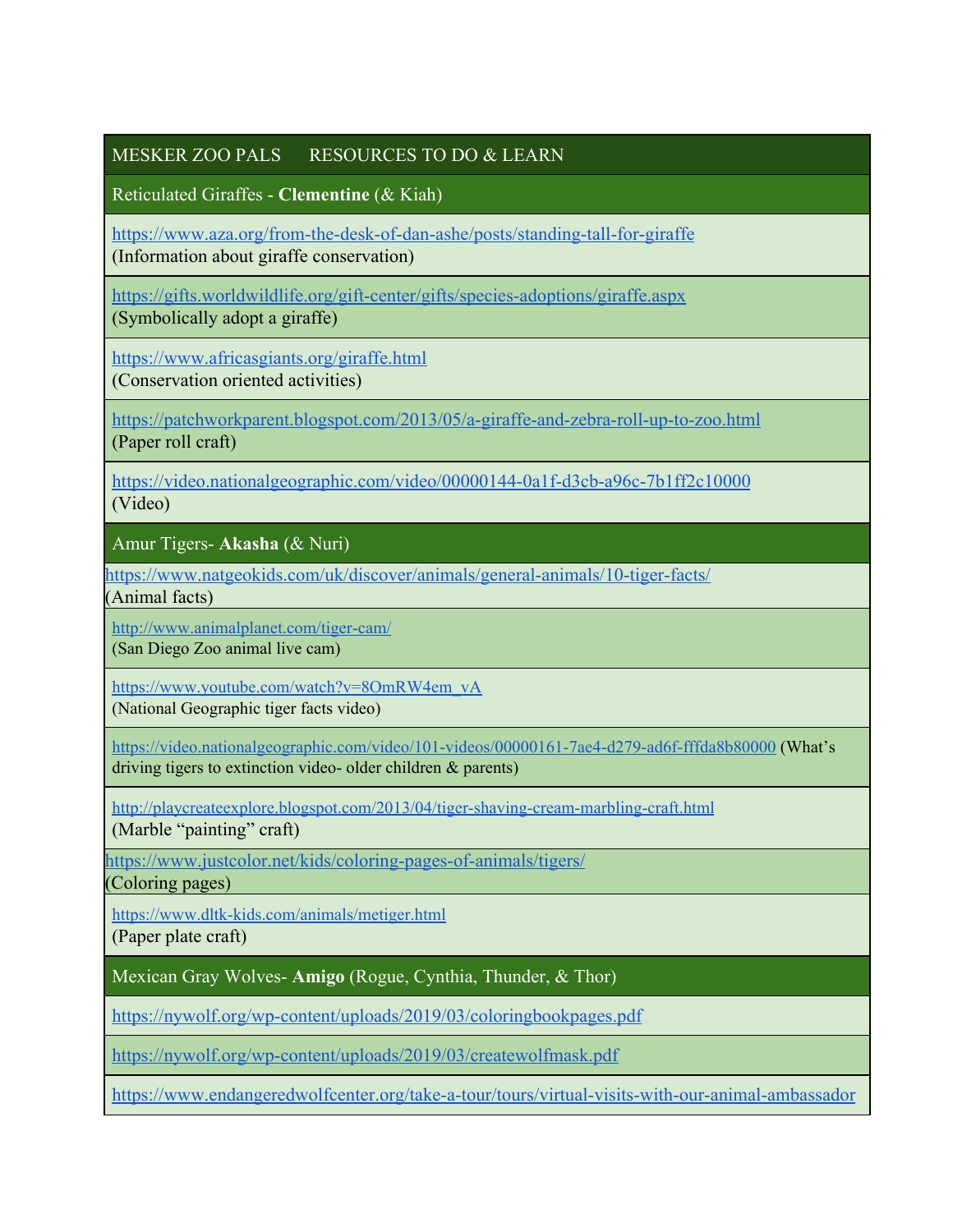[s/](https://www.endangeredwolfcenter.org/take-a-tour/tours/virtual-visits-with-our-animal-ambassadors/) (schedule a virtual visit)

<https://www.endangeredwolfcenter.org/speakers-series/> (Speaker videos and webcams)

Indian Rhino- **Mechi** (& Rupert)

<https://www.africasgiants.org/rhinoceros.html> (Conservation oriented activities)

<https://www.nikela.org/save-the-rhino-kids-party-activities/> (Rhino games and activities)

<https://www.education.com/worksheet/article/skip-counting-rhino/> (Dot-to-Dot rhino)

[https://patchworkparent.blogspot.com/2013/06/a-rhino-and-hippo-roll-up-to-zoo\\_9083.html](https://patchworkparent.blogspot.com/2013/06/a-rhino-and-hippo-roll-up-to-zoo_9083.html) (Paper roll rhino)

<https://kids.sandiegozoo.org/videos/rhinoceroses> (VIDEO)

Jaguar- **Cuxtal** (& Belieza)

<https://www.discoverwildlife.com/animal-facts/mammals/facts-about-jaguars/>

(Animal facts)

[https://www.youtube.com/watch?v=8cQmky\\_wQao](https://www.youtube.com/watch?v=8cQmky_wQao)

(Big cat video)

<http://www.zooview.tv/>

(Milwaukee Zoo animal live cams including jaguar)

<https://www.youtube.com/watch?v=LXoRbKozTnI> (How to draw a jaguar video)

<https://www.craftprojectideas.com/fuzzy-jaguar-craft/>

(Fuzzy jaguar craft)

<http://www.supercoloring.com/coloring-pages/jaguar-mask>

(Jaguar paper mask)

<http://www.supercoloring.com/coloring-pages/mammals/jaguars>

(Coloring pages)

Mantled Colobus- **Garnett & Abana** (KJ & Kasidy)

<https://www.awf.org/wildlife-conservation/colobus-monkey> (Facts about Colobus monkeys)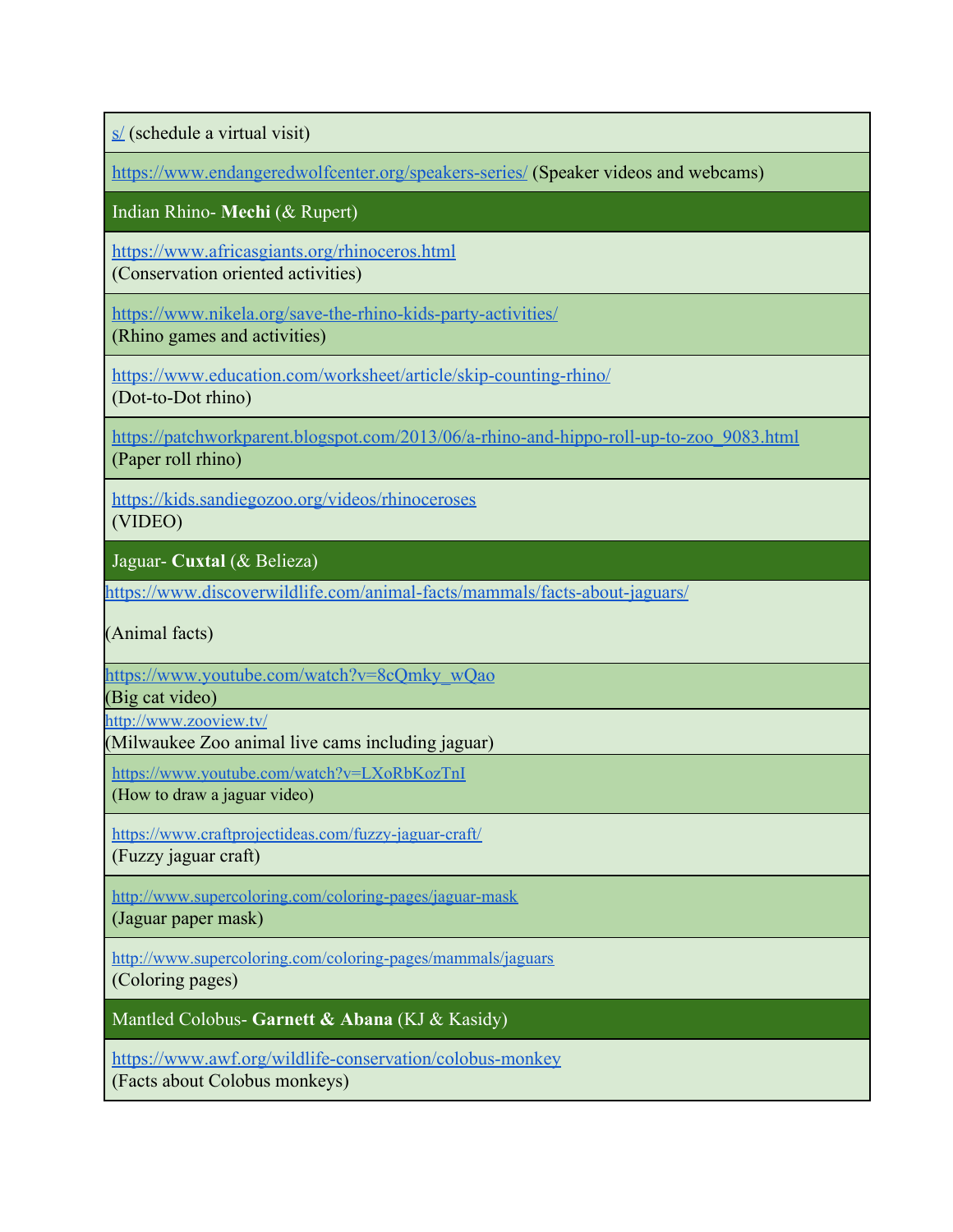<http://www.supercoloring.com/pages/colobus-monkeys> (Coloring page)

<https://www.youtube.com/watch?v=a8CYQ4-qsu8>

(VIDEO)

Sichuan Takin- **Xing Fu** (Dawa & Xiaodan)

<https://animals.sandiegozoo.org/animals/takin>

(Animal facts)

<https://www.zooborns.com/zooborns/mesker-park-zoo/> (Past info on mesker takin baby from 2014)

[https://www.coloring-pages-kids.com/coloring-pages/disney-coloring-pages/beauty-and-the-beast-c](https://www.coloring-pages-kids.com/coloring-pages/disney-coloring-pages/beauty-and-the-beast-coloring-pages/beauty-and-the-beast-coloring-pages-images/beauty-beast-coloring-page-06.php) [oloring-pages/beauty-and-the-beast-coloring-pages-images/beauty-beast-coloring-page-06.php](https://www.coloring-pages-kids.com/coloring-pages/disney-coloring-pages/beauty-and-the-beast-coloring-pages/beauty-and-the-beast-coloring-pages-images/beauty-beast-coloring-page-06.php) (Beast coloring page, the takin was one of the animal references for creating the beast from beauty and the beast.)

<https://kids.sandiegozoo.org/videos/rockin-takins> (VIDEO)

Budgie- **Ozzie & Sheila**

<https://animals.net/budgie/>

(Animal facts)

<https://kids.kiddle.co/Budgerigar>

(Animal facts)

<https://www.youtube.com/watch?v=O6IL1I0A49k>

(Australian bird video)

[https://www.youtube.com/watch?v=c3CPOUiIB\\_Y](https://www.youtube.com/watch?v=c3CPOUiIB_Y)

(Short PBS Nature segment on parakeets)

<https://www.redtedart.com/how-to-make-an-origami-budgie/>

(Origami budgie video)

<http://www.supercoloring.com/coloring-pages/budgie-parrot>

(Coloring pages)

Eastern Hellbender- **Granny Goodness**

[https://www2.ag.purdue.edu/extension/hellbender/Pages/Wrong.aspx?\\_ga=2.154671288.14163786](https://www2.ag.purdue.edu/extension/hellbender/Pages/Wrong.aspx?_ga=2.154671288.1416378606.1586707815-510701089.1586707812) [06.1586707815-510701089.1586707812](https://www2.ag.purdue.edu/extension/hellbender/Pages/Wrong.aspx?_ga=2.154671288.1416378606.1586707815-510701089.1586707812)

(Purdue Agriculture Help the Hellbender)

<https://video.nationalgeographic.com/video/news/00000144-0a1d-d3cb-a96c-7b1db6080000> (National Geographic segment)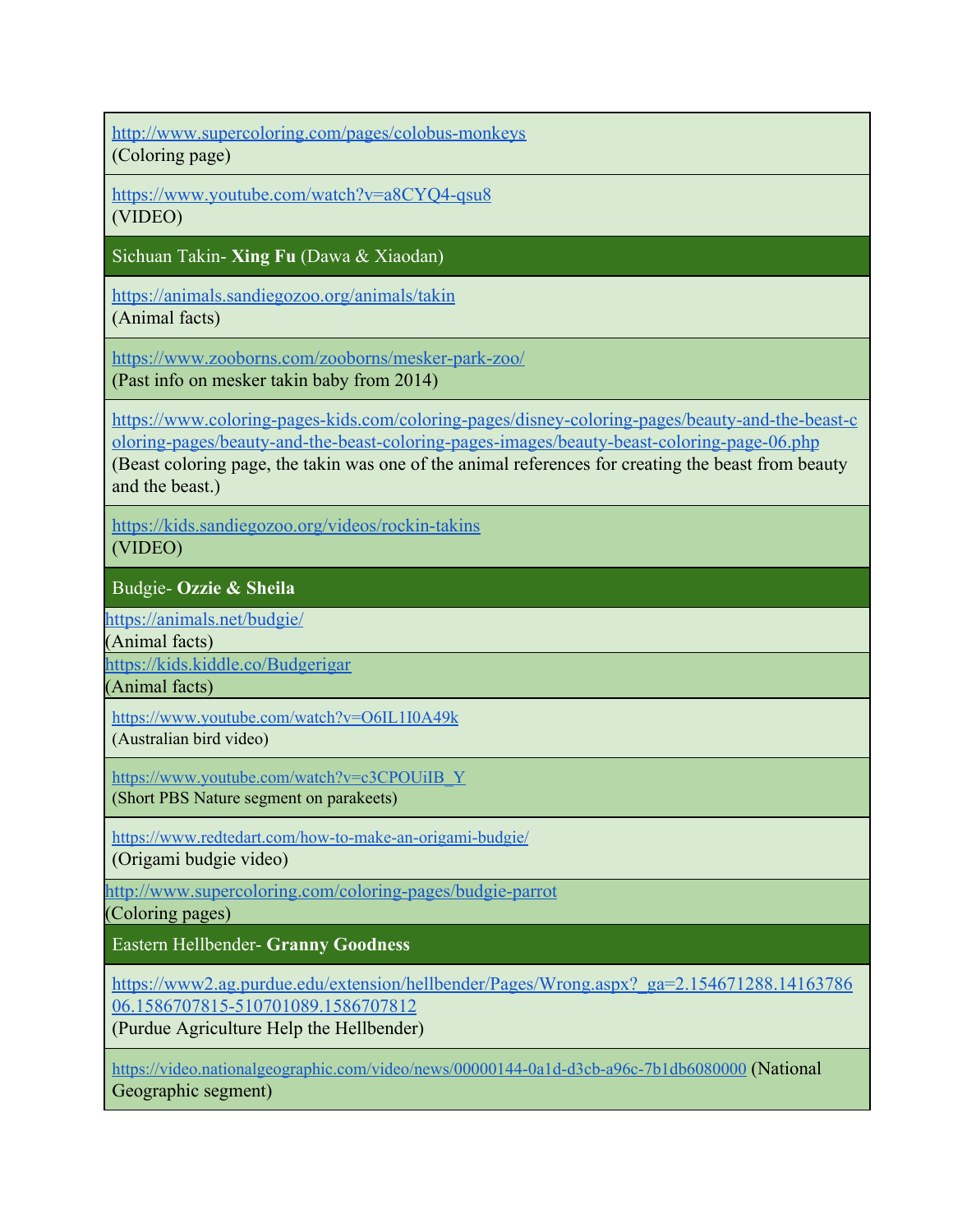[https://www.craftsforkids.com/projects/1200/1202/1202\\_1.htm](https://www.craftsforkids.com/projects/1200/1202/1202_1.htm) (Hinged salamander craft and template)

Komodo Dragon- **Orochi** (& Naga)

<https://kids.sandiegozoo.org/animals/komodo-dragon> (Animal facts)

<https://classroom.synonym.com/what-kind-of-animals-are-at-the-circus-12512166.html>

(Activities for 3rd graders)

<http://www.supercoloring.com/coloring-pages/walking-komodo-dragon> (Coloring page)

<https://kids.sandiegozoo.org/videos/komodo-dragons>

(VIDEO)

Red Panda- **Aurora** (Xena, Carys, Celeste, & Tenzing)

<https://www.nationalgeographic.com/animals/mammals/r/red-panda/>

(Animal facts)

<https://animals.sandiegozoo.org/animals/red-panda>

(Animal facts)

<http://www.okczoo.org/redpandacam> (Oklahoma City Zoo red panda live cam)

<https://www.youtube.com/watch?v=XEJC7JOIhEM>

(Cincinnati Zoo educational keeper chat)

<https://www.artforkidshub.com/how-to-draw-a-red-panda/>

(How to draw a red panda video)

<https://www.atozkidsstuff.com/images/mammals/redpanda/redpandawordsearch.pdf> (Word search)

North American River Otter- **Splash**

<https://animals.sandiegozoo.org/animals/otter>

(N. American river otter facts)

<https://detroitzoo.org/otter-live-cam/>

(Detroit Zoo live cam)

<https://www.youtube.com/watch?v=hBAbJkrLk94>

(Cincinnati Zoo river otter training and enrichment video)

<http://www.supercoloring.com/coloring-pages/northern-river-otter>